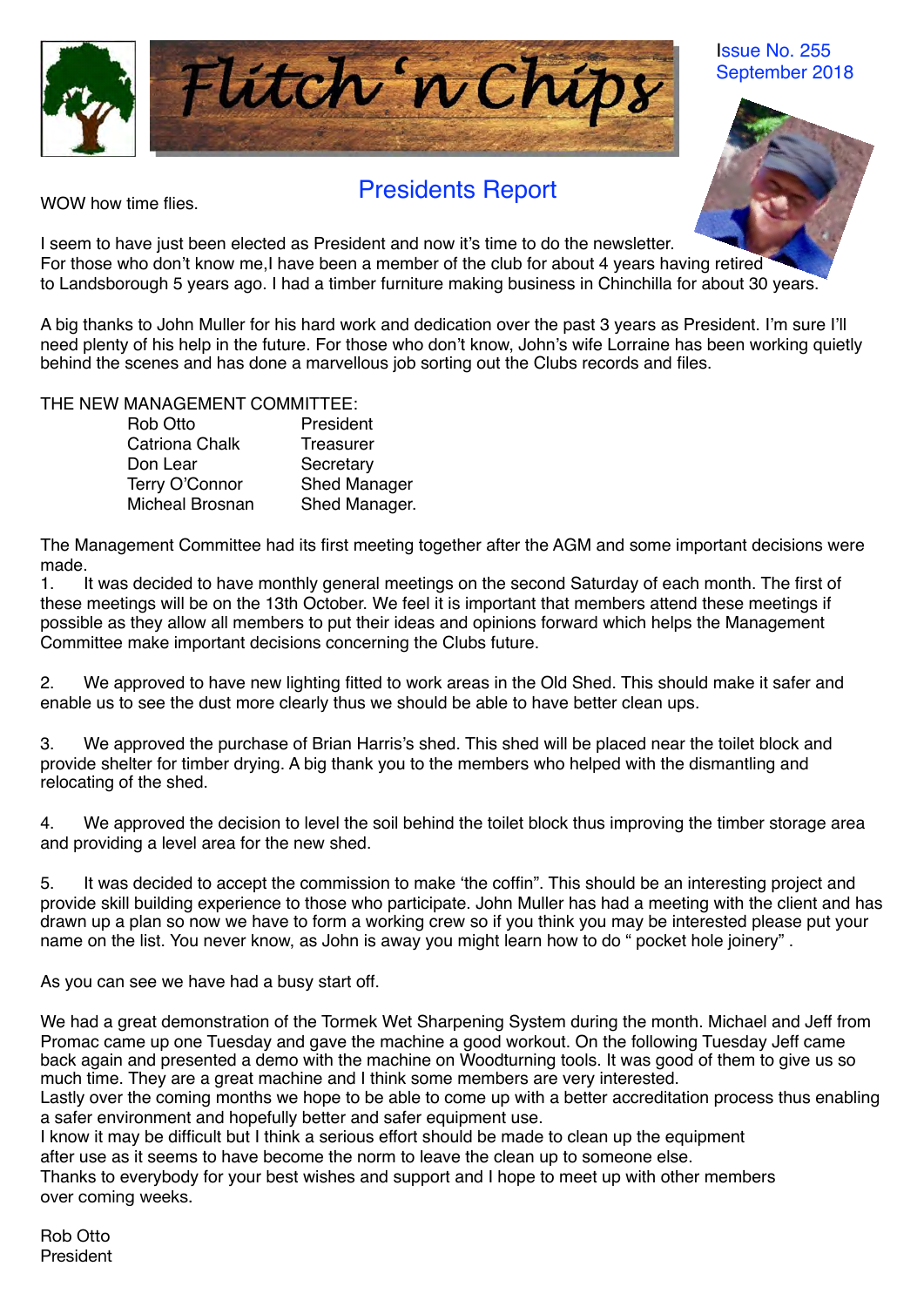

BLACKALL RANGE WOODCRAFTERS GUILD INC.

# 2018 SANTA SHOP **1st and 2nd December**





### **At St Mary's Hall, Montville Green**

Together with the Lighting of the Christmas Tree, Montville School, and of course Santa will be visiting the children…Village Green Sat 1 Dec from 5.30 to 7.30 pm.

Its time to get working on items to be sold at our Santa Shop. Items should be aimed at the Christmas Present market……eg





Thank you to all BRWG members who kindly donated \$1675.00 to this worthwhile cause. Combined with the Club donation of \$!000.00 a total of \$2675.00 has been forwarded to Rural Aid.

I have to make another payment to Rural Aid at the end of this month so if you missed donating and wish to do so, there is still time.

Catriona Chalk **Treasurer** 

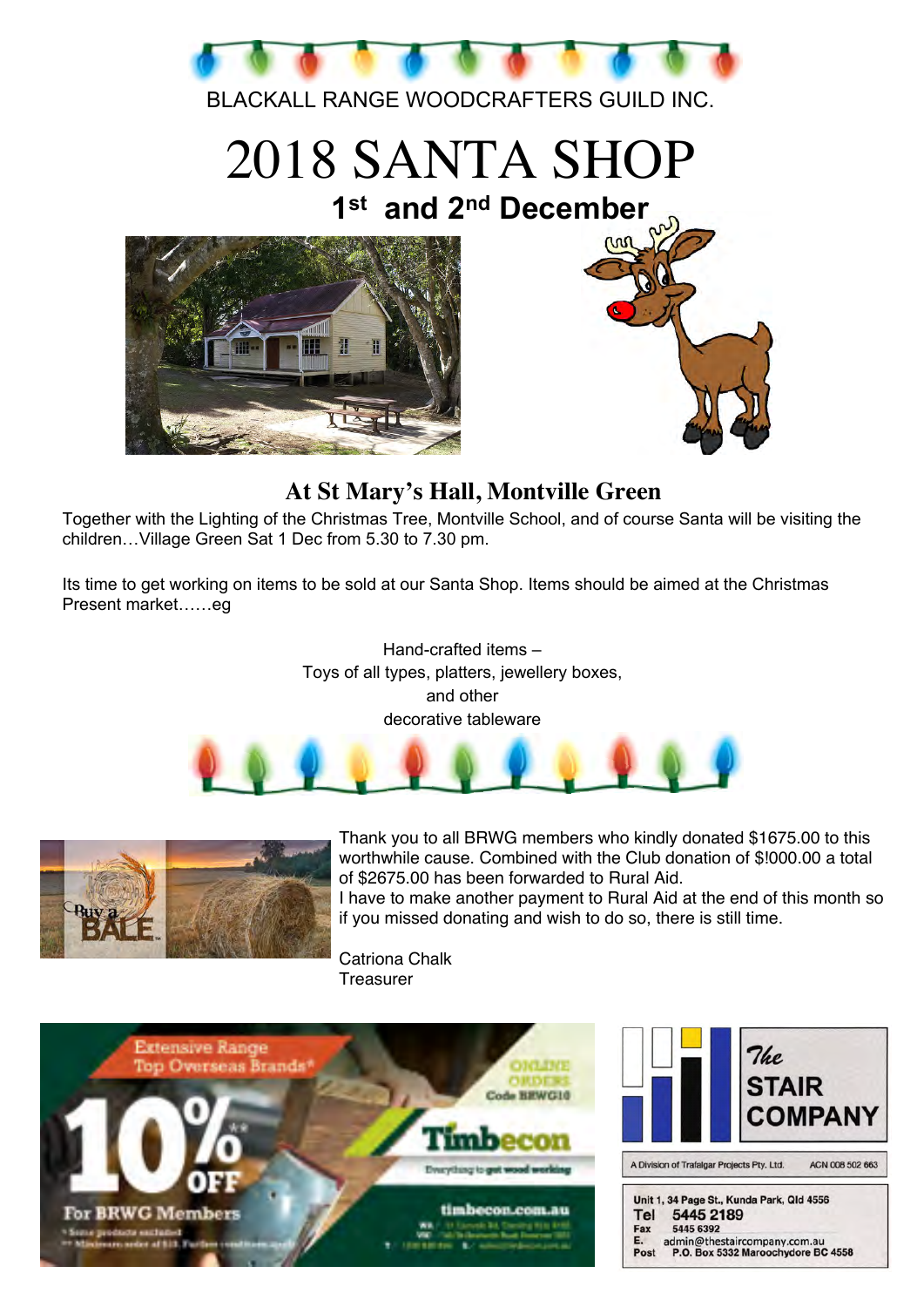Tips and Tricks *by Warne Wilson*





 A beautiful finish will add richness and warmth to your latest project. However, there are so many finishes available and methods of applying them that it is difficult to reach a decision and to discover a dependable way to achieve the finish you are after. Basically, there are several categories of finishes: Oil finishes, Waxes, Polyurethane – such as Estapol and Cabathane, Cellulose lacquer, the excellent water based newcomers to the market, and finally, French polish.

Depending upon the appearance you want; remembering always that wood is a very tactile substance and most people cannot resist running finger tips over a finished article, the finish you choose must provide for this.

After sanding with grits down to the smoothness you require, there are more steps to consider – you may have to use a grain filler if the wood has an open grain like cedar – and you might consider using a stain to highlight a beautiful grain.

Most hardware stores have a row of spirit stains from light to dark; my favourite is Walnut, the darkest of them, which can be thinned to simulate a range of natural Australian woods from colonial pine through mahogany and oak, to black wattle and darker.

Spirit stains can also be mixed into most finishes for spraying and brushing.

Like stains, wood putties are also available at the hardware store in a range of wood colours, they are usually water based. Many woodies carelessly push them into an imperfection and sand them off when dry; but it pays to:

- A. Put a seal coat on the wood first, (This prevents the halo from the colour in the putty which soaks in around the application on raw wood, and is obvious even after sanding)
- B. Leave the putty a little proud of the surface to allow for shrinkage and carefully sand off when dry without sanding through the seal coat.
- C. It is always best to use a putty which is darker rather than lighter. Darker tends to be acceptable, but lighter will stand out, (We have all seen old wooden floors sanded to reveal white putty in the nail holes)
- D. Putties can be mixed to get the right colour, but you may need to experiment on an offcut as many times as necessary to achieve it. Putty dries lighter then the finish coat will darken it; it is a pest I know, but testing on an offcut is worth the end result. I have seen well-crafted projects spoiled though inattention to this fact.

Anyway, all of this may make you realise that there are more points to the subject of finishing than an echidna has spines. If you would like to ask for more detail on any of these subjects, please contact me, [warnew@bigpond.com](mailto:warnew@bigpond.com) I will be happy to answer your query and I will expand on that subject next time.

### L ABRASIVI **INDUSTRIAL ABRASIVES SUPPLIER DAVID BLACK**



lex( **PROPRIETOR** 





Phone: (07) 5443 9211 Phone: (07) 5443 9527 Mobile: 0413 945 798 (07) 5443 5714 Fax: 4/20 Kayleigh Drive Maroochydore Qld 4558



24 hour Fast Glass Replacement

Mobile: 0427 943 733 Phone: 5494 3733 Fax: 5494 3473 6 Lawyer Street, Maleny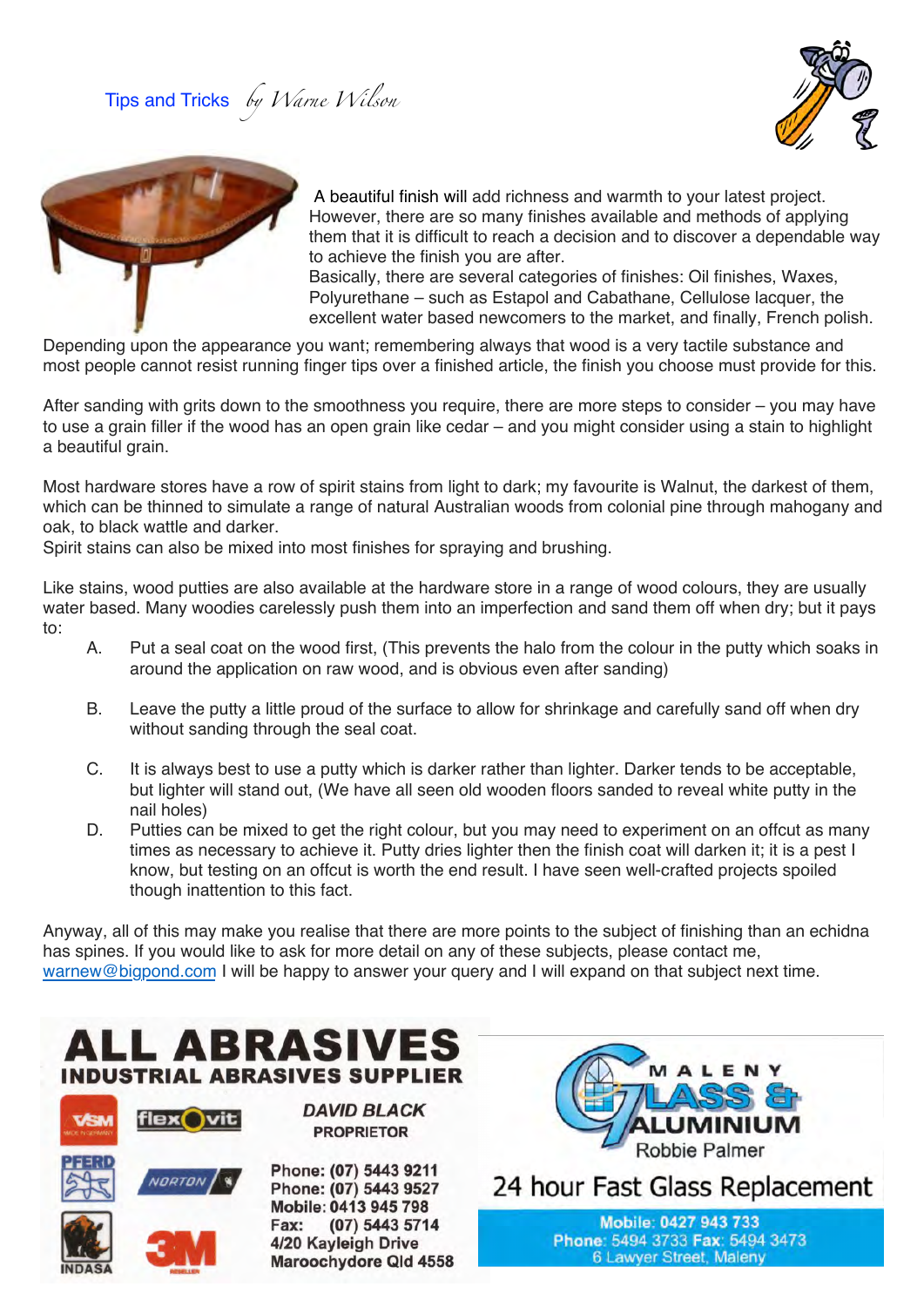

A sharpening demo will be held for the box making group on Wednesday September 26th at 9am. This demo will be helpful and well overdue and all members are welcome to attend.



#### Solar Power Inverter.

For some reason the main switch seems to be "tripping " and has to be reset. If the red light on the inverter is flashing it means attention is required. This switch is located on the wall with the other switches above the router table. Michael is going to install clearer labels to this switch making it easier to locate as we are not exporting power while the red light is flashing.



#### Docking Saw

The docking saw out the back, so kindly supplied by Bunnings, should be used for all rough cutting of timber rather than the drop saw. The drop or compound sliding saw should be reserved for more accurate cutting.

If you aren't familiar with the docking saw, please talk to the Shed Captain.



Mystery items on the Mezzanine floor. Does anyone have information about these pieces of furniture that are sitting upstairs???????





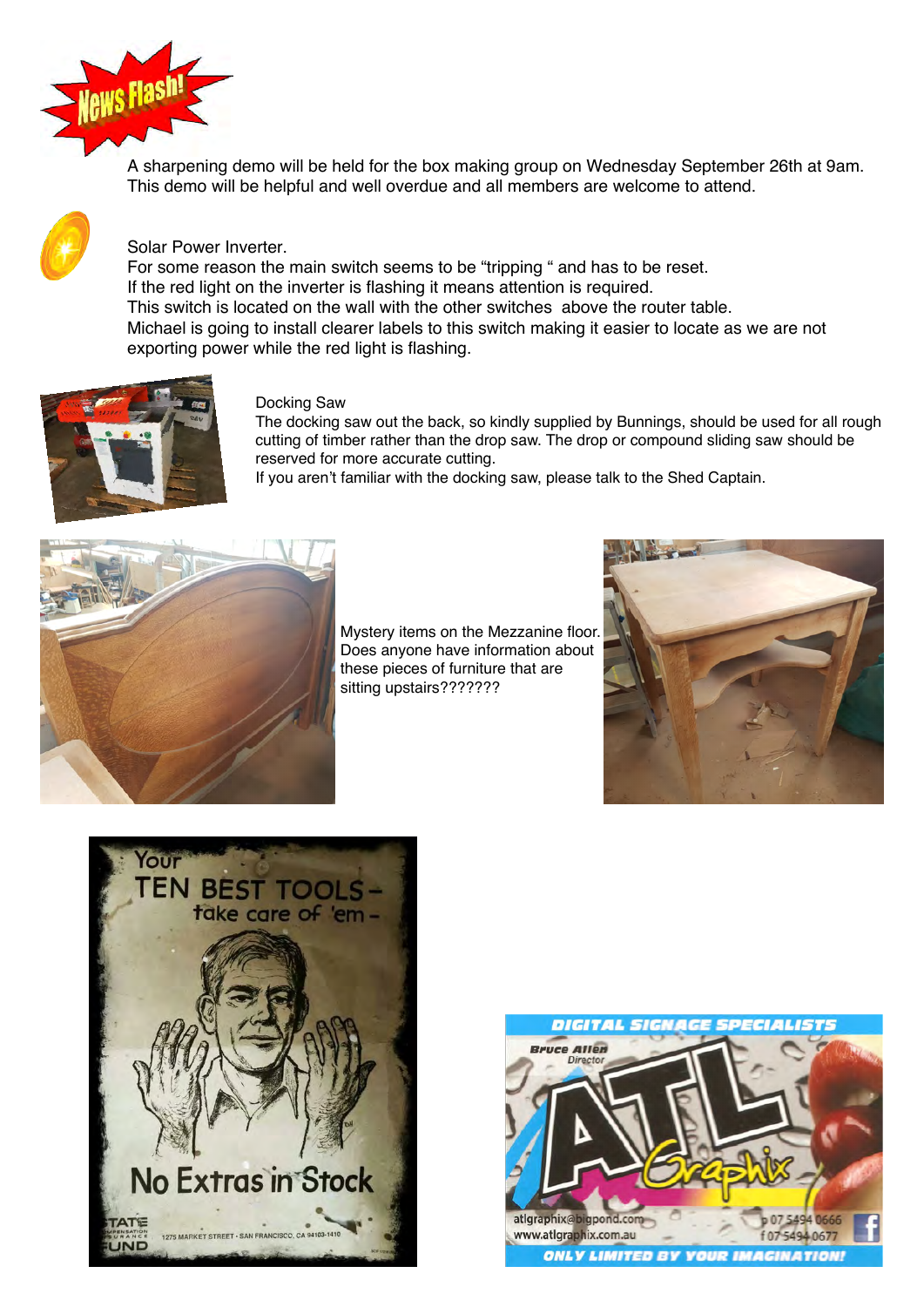Safety Notes *by Warne Wilson and Trevor Jor*g*nsen*



A few safety reminders this month;

We have quite a big organisation compared to many Woodies Clubs; to ensure its smooth working, it is important that we are all aware of Club Rules. From time to time over the years, accidents and incidents have occurred which have caused the committee to lay down decisions about Shed routines and safety practices.

This month we have listed four of the rules to refresh your memory of them:

- 1. Stout shoes or boots should be worn in the Shed. Wood is heavy and a hazard when being handled; footwear that offers little or no protection to sensitive toes is not permitted in and around the Shed. We had a case once where a member badly injured a toe when he dropped a heavy slab.
- 2. Many of us like to watch the Holland Saw team turning logs into slabs and milled timber. It is a fascinating sight, but remember to stay behind the witches hats defining the working area, they are put there for a reason – in the event of a catch or a blade break; bystanders, or someone walking through the perimeters instead of walking round, could risk serious injury.
- 3. The drum sander: We have ongoing maintenance problems with this machine caused by members overloading it and presenting glue lines and resinous timber which quickly ruin the wrap of heavy, expensive, sanding cloth. Keep the advances at no more than an eighth of a turn and use the cleaning rubber before, during and after use. A five-minute refresher on how to use this machine is easy – just ask the Shed Captain for the day, he will be pleased that you asked.
- 4. Pre-used or recycled timber is not permitted to be put through our machines. Paint and other finishes will gum up blades and sanders and hidden nails, screws, and sometimes bolts can do expensive damage.
- 5. Let the machine do the work! Never overload a machine; not only because of the damage which the machine could suffer, but because you could suffer too, the wood you are working with can kick back like a projectile, and if you are in the way – well? The writer once saw a piece of wood ejected forcibly from the drum sander; fortunately it missed the operator, and it is not unusual for wood to kick back from the Hammer table saw; stay out of the line of flight! (A member 20 feet away was once hurt by a flying piece of wood from this saw)

Machines will tell you when they are overloaded, they slow down and sometimes emit loud squealing noises, or the overload switch will stop an overheating motor.

Newer members may not understand that the Shed and its wonderful range of machines has been worked for and purchased across some twenty two years of shows and sales and raffles. Sure, we have had some grants but most of what you see is the result of hard work. The few members who are left from the original formation of the Guild will attest to the fact that we started with absolutely nothing. Please respect the dedicated work of many members over the years by using our precious machines carefully.



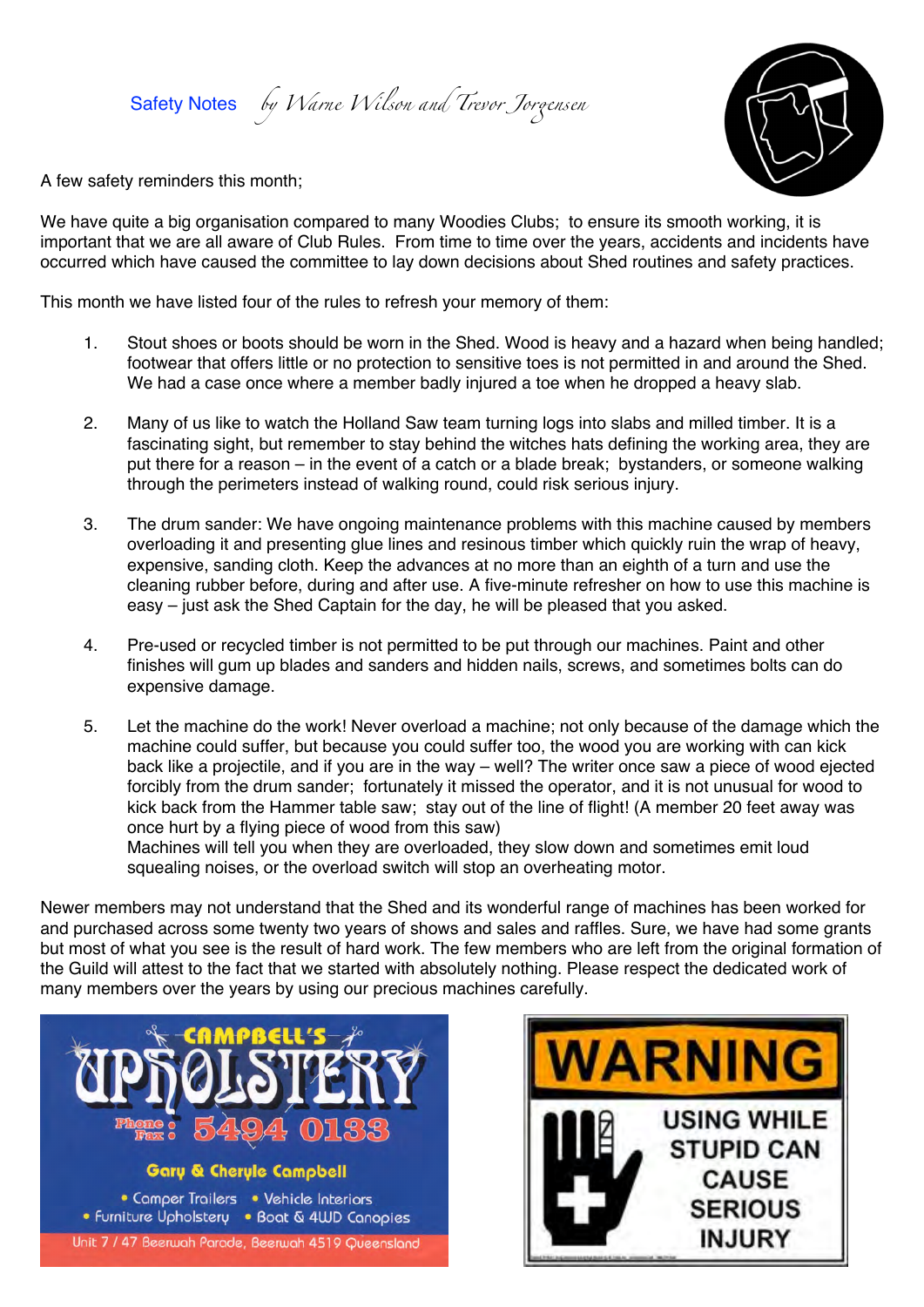## Maintenance Report *by Terry O'Connor*



- 1. Micheal Brosnan put his clever laser cutter to good use by making a new off switch for the Hammer Table Saw out of durable plastic. Thanks Micheal for you donation .
- 2. New Jessum Router has been installed and is working well.
- 3. Both the Carbatec and the Hammer Jointers needed recalibration following the fitting of new spiral cutters and are once again accurately machining a strait edge on boards.
- 4. The intermittent problem of the Woodman Table Saw mysteriously cutting out, proved to be loose wires in the electrical cord connection and it is now repaired and back in service.
- 5. The sliding table on the Hammer Saw was very stiff in its operation , and required a major overhaul to clean and lubricate the bearings. Thank you Micheal for your fine work in fixing this important piece of machinery .
- 6. Two of the ceiling mounted dust filtering machines have been cleaned and serviced . The remaining 3rd unit will be done as soon as possible.

Timber Tales *by Bruce Chapman*

The kiln has been emptied and refilled, the timber is removed is currently being rested to allow its moisture content to stabilise and will soon be available in the racks. Its mainly Camphor Laurel and Silky Oak with a small amount of Fiddlewood.

We loaded our mainstays of Camphor and Silky into the kiln along with small amounts of Quandong, Jacaranda and Black Bean.

At the mill we have cut the very large Silver Ash and the Beech along with more Camphor and these are air drying outside.

A couple Quandong and more Camphor logs are waiting to be sawn.



The Etiquette Of The Blind Carbon Copy - there are times when emails are being sent to multiple recipients that for privacy and security reasons the "other" recipients names and email addresses should not be sent to everyone.

BCC stands for "blind carbon copy," and is a way of sending emails to multiple people without them knowing who else is getting the email. Any email addresses in the Bcc field will be invisible to everyone else on the email.

To Use the Bcc Field

- 1. Click Compose or Write to start a new message. ...
- 2. Leave the To: field blank (some email programs may have different requirements here)
- 3. Click Bcc.
- 4. Type or add the email addresses of all intended recipients in the Bcc field. ...
- 5. Enter the message and its subject.
- 6. Send the email as you would normally.